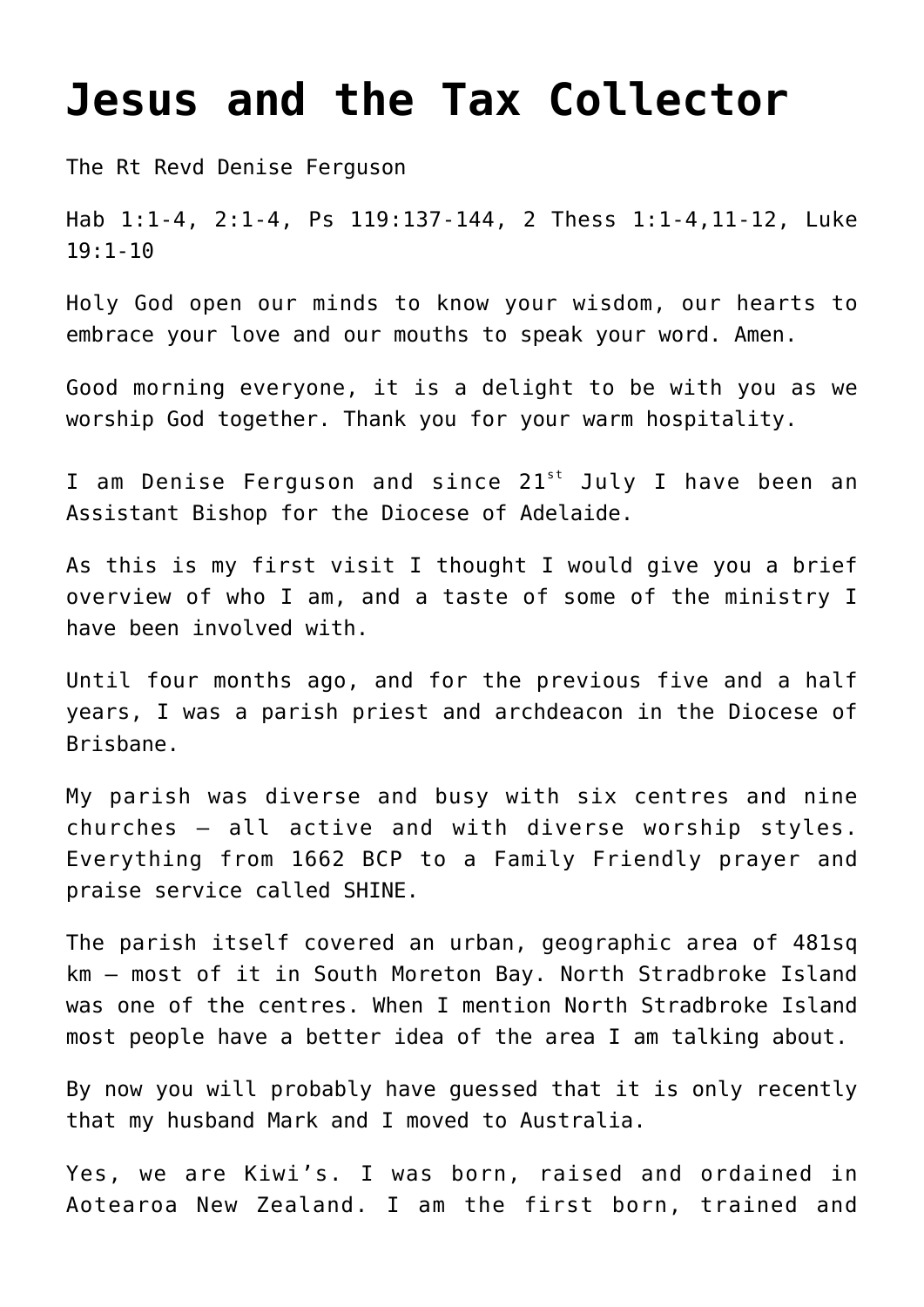ordained NZ woman to be made a bishop.

Prior to full time ministry I was a Finance and Administration manager for the New Zealand Defence Force (Army), which is where I met Mark. We have been married for 38 years, have one daughter, Cara and one granddaughter Bella, who is 15months old. If you attended my consecration you would have heard Bella interject from time to time.

I was ordained Deacon in 1999 and priest in 2000 so I celebrate my  $20<sup>th</sup>$  anniversary this month.

In New Zealand I served a curacy in a semi-rural multi centred parish, was Vicar in two suburban parishes, Canon of three cathedrals, Archdeacon in two Dioceses, Bishops Ministry Chaplain for Ministry Discernment and a Diocesan Registrar and Manager.

Yes, my ministry experience has been very busy and diverse, but I share this with you not so much to provide a resume of that ministry, but to show you that I know how challenging ministry, and in particular Parish Ministry is in today's environment. I pray that I never lose that understanding and sense of connectedness.

Enough about me for the moment. I am very happy to continue the conversation with you after the service.

Today we have one of the many delightful & transformative stories of Luke's Gospel.

Today's passage follows immediately after the healing of a blind man, and as Jesus is passing through the city of Jericho, to the northeast of Jerusalem, where he will come to the end of his journey.

Even while Jesus face is '*set toward Jerusalem'* todays Gospel reminds us that he is not so preoccupied with his own fate that he cannot take the time to notice others.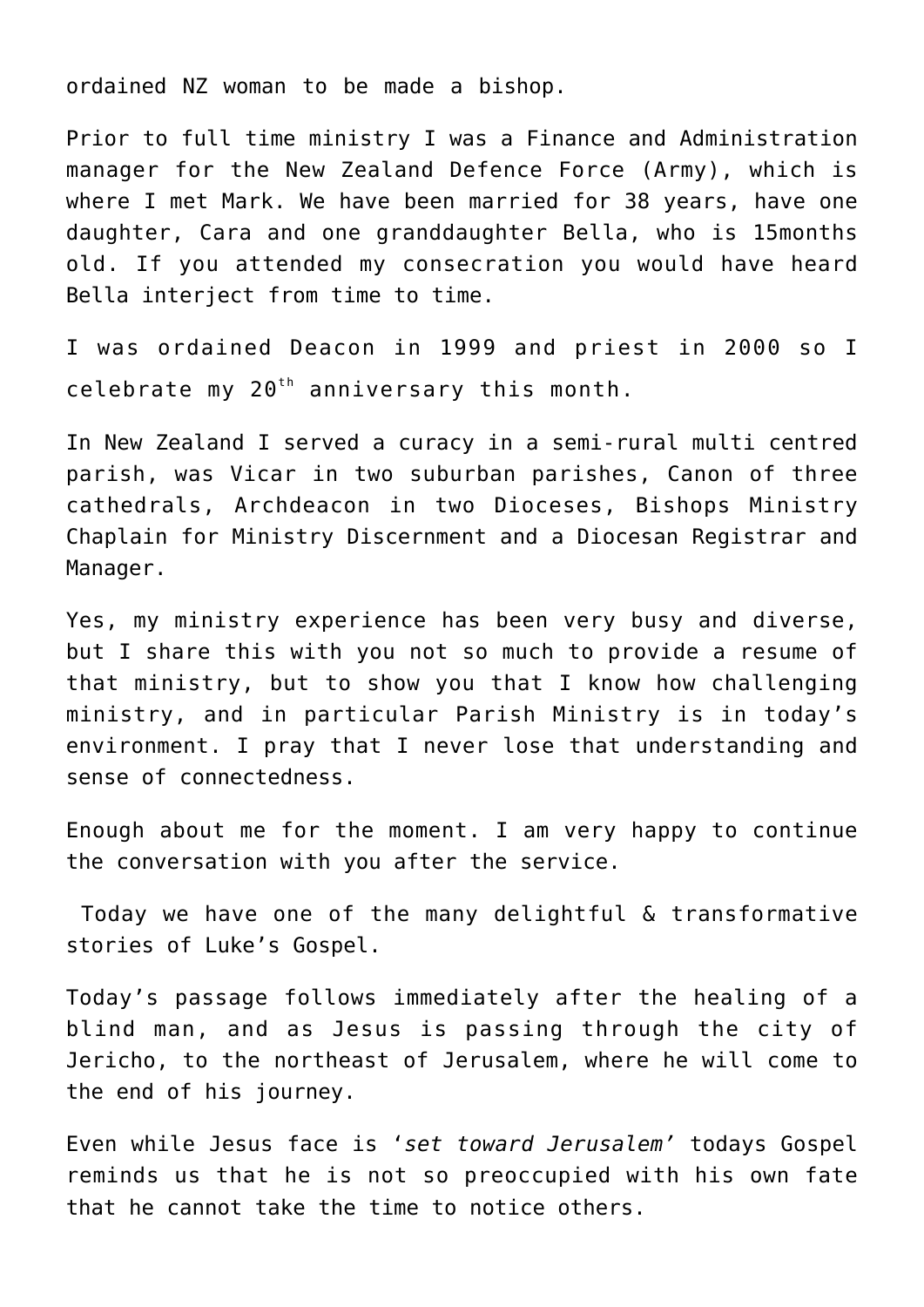The central figure in the passage is Zacchaeus, who, Luke tells us, was a chief tax collector, and as a consequence would have been very wealthy. This is the only reference to a 'Chief Tax collector' in the Bible.

Tax Collectors were not popular in Jesus day.

How often do we hear the Pharisees condemn Jesus for mixing or eating with 'tax collectors & sinners'? They were considered to be the lowest of the low, actively avoided and despised by their fellow-Jews.

Tax Collectors made contracts with the Roman authorities to collect taxes and made sure they acquired what we might call generous "commissions" in the process.

Apart from forcing people to part with their hard-earned money, they were considered to be traitors to their own people by taking their money and giving it to the pagan Roman colonialists occupying their country. We can see how Jesus would cause great offence by sitting down and eating with such people.

Zacchaeus heard that Jesus was in town and he was very curious to see what this itinerant preacher and healer was like.

Remember, this passage follows directly on from the healing of the blind man, and already we have an echo of that story, because Zacchaeus too wants to see.

However, at this stage, it seems to be only a sense of curiosity. He wanted to get a glimpse of this person of whom others were talking about. He may even had heard that this Jesus mixed with people like him – social outcasts.

Zacchaeus, the Gospel tells us, was a short man. He could not see over the large crowd of people surrounding Jesus. So he ran on ahead and climbed into the branches of a Sycamore tree to get a better look.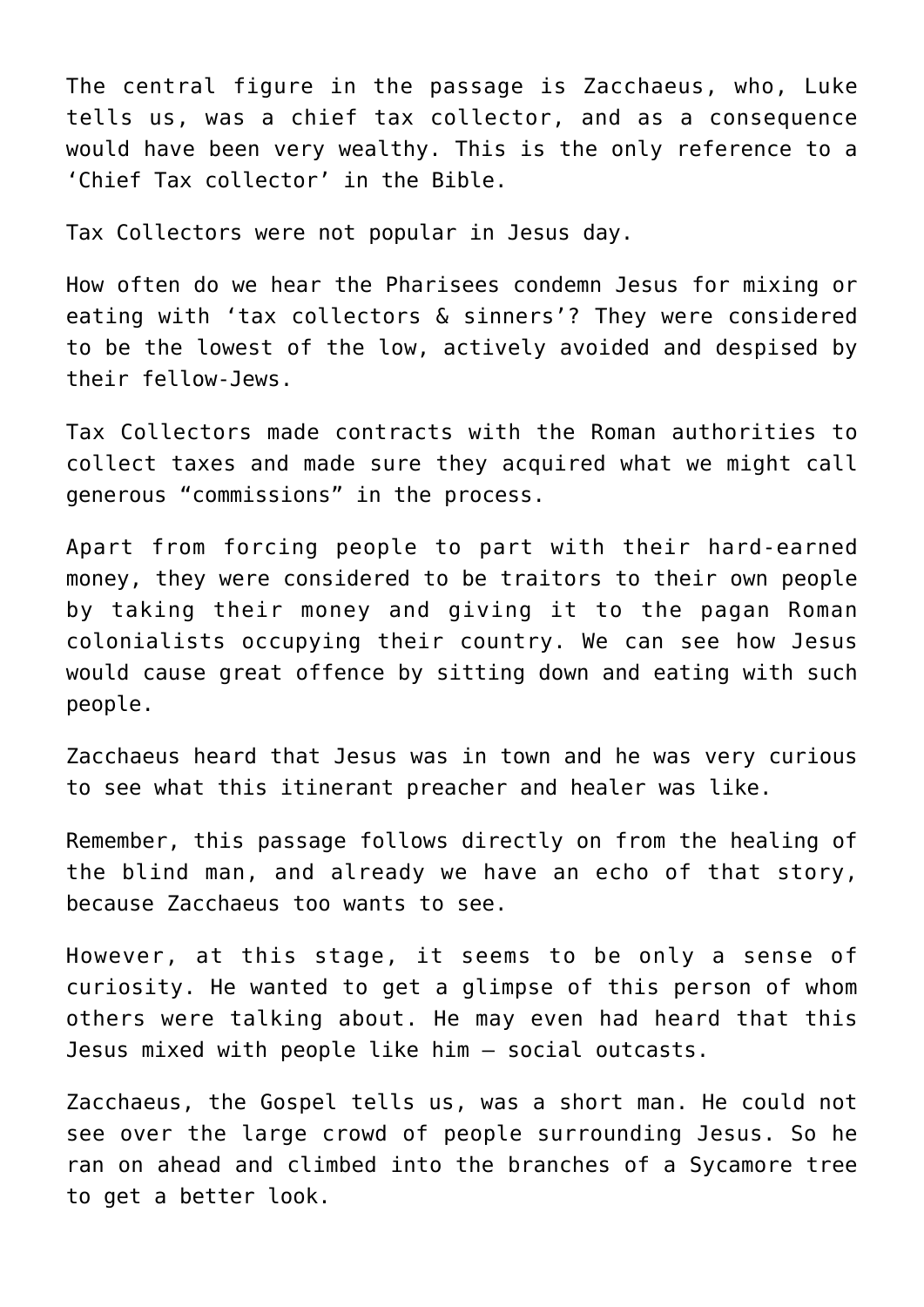It could have been any tree that Zacchaeus chose to climb, as long as it enabled him to see what was going on. But he chose a Sycamore, a tree that in Israel symbolized regeneration, and in particular spiritual regeneration or rebirth.

Zacchaeus wanted to see Jesus, but he did not expect that Jesus would see him. He must have practically fallen out of the tree with surprise when he realised Jesus was looking in his direction.

I wonder what he was thinking when Jesus spoke those life changing words "Zacchaeus, hurry down. I want to stay in your house today."

This is the only time the New Testament recalls Jesus inviting himself into someone's home.

Zacchaeus could hardly believe his ears. He rushed down from the tree and delightedly welcomed Jesus into his house.

Immediately those around began to grumble. "He has gone to a sinner's house as a guest." Of all the people in Jericho, Jesus invites himself to the home of the one person in the town who was regarded as a social and religious outcast.

But, as usual, Jesus sees beyond the public image to the real person. Zacchaeus has experienced the spiritual rebirth – symbolized by climbing the Sycamore tree, he is offering half of his property to the poor and, if he has cheated anyone, he promises to pay them back four times what they lost.

This in itself is significant.

Fourfold restitution was demanded by Jewish law, but only in respect to the theft of a sheep (Exodus 21:37). Whereas Roman law demanded four-fold restitution from all convicted thieves.

While we assume that Zacchaeus' spiritual transformation happened when he encountered Jesus, the original Greek translation is ambiguous and may indicate that Zacchaeus had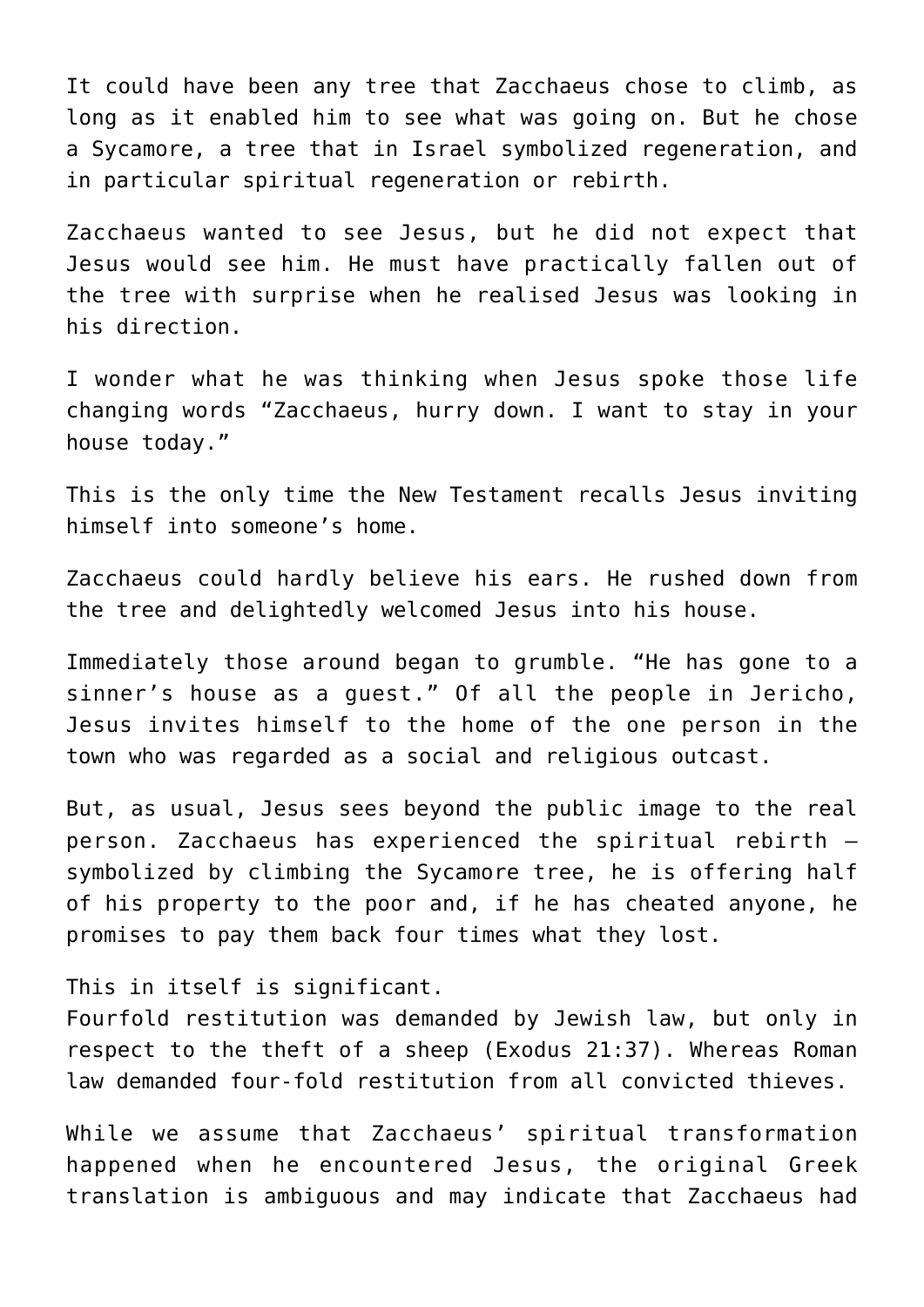already begun the process of restitution.

Therefore, is Jesus seeing beyond the social stereotype of the outcast Tax Collector? If so, he was not going to the house of a sinner but to the home of a good man.

Whatever the interpretation, we can see that, though Zacchaeus may have belonged to a discredited profession, his heart was in the right place, in a place of compassion and justice.

And so Jesus tells Zacchaeus that "salvation", wholeness and integrity has come to his house. In spite of his despised profession he is "a descendant of Abraham" because his behaviour is totally in harmony with the requirements of the Law, and in fact goes well beyond it.

Jesus reminds us that social status is not a precursor to salvation.

Rather, to be a "descendent of Abraham", is to be a loving, caring person full of compassion, with a sense of justice, and not just a keeper of ritualistic observances.

Remember I talked about there being echo's of the healing of the blind man in the story of Zacchaeus? Zacchaeus had originally only wanted to have an external glimpse of Jesus. He has now come to see Jesus in a much deeper sense. A seeing that changed his whole life as it did that of the blindman in the preceding story.

Jesus confirms this when he states "The Son of Man has come to search out and save what was lost."

As we read this story, there are a number of things we could reflect on.

- We too want to see Jesus in the deepest possible sense. Only then can we truly become his disciples.
- Jesus is saying "I must visit your house today." Are we opening the door and welcoming him?